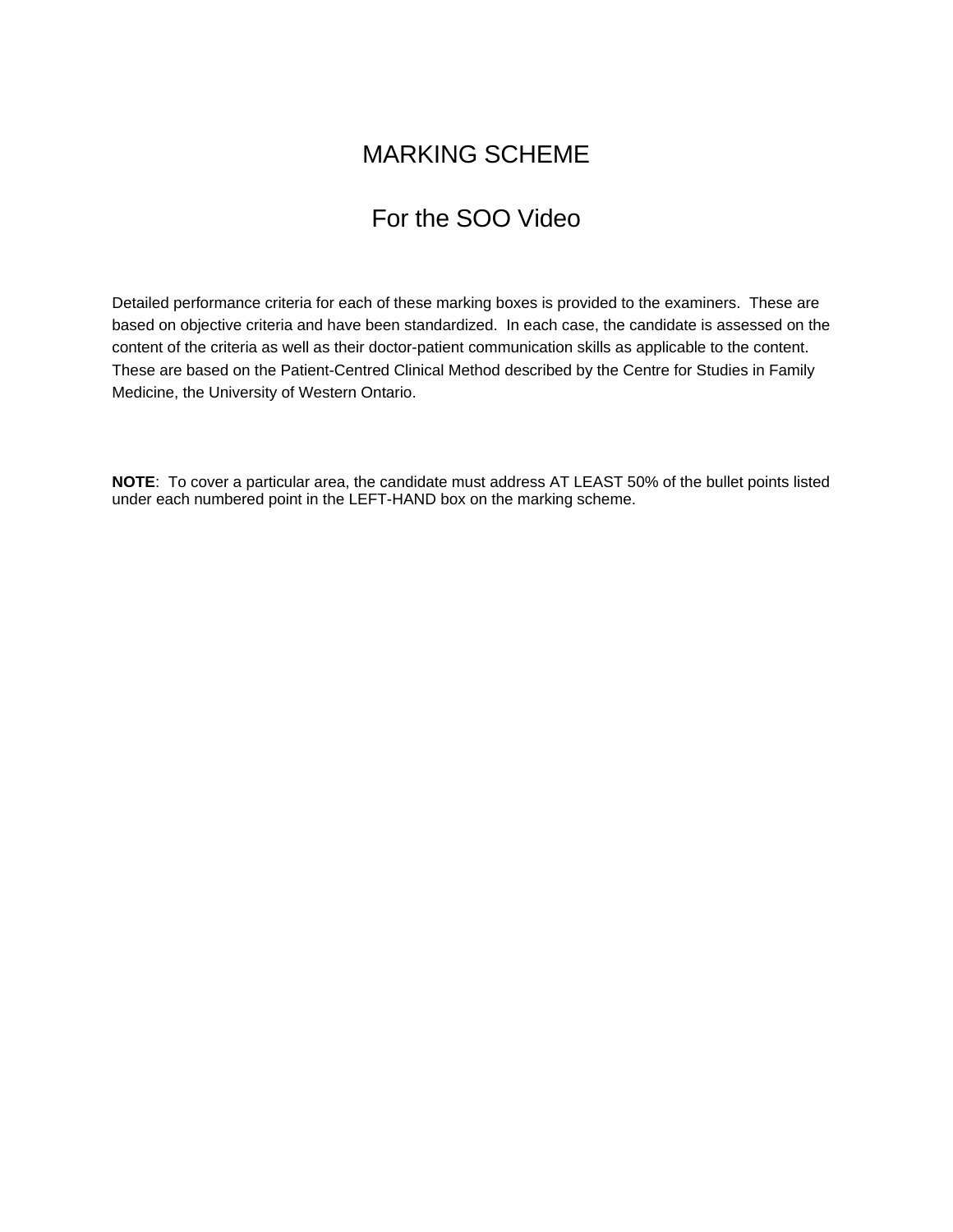### **1. IDENTIFICATION: OSTEOARTHRITIS OF THE KNEE**

| <b>Osteoarthritis</b>                          | <b>Illness Experience</b>                                  |  |
|------------------------------------------------|------------------------------------------------------------|--|
| Areas to be covered include                    | <b>Feelings</b>                                            |  |
|                                                | Frustrated                                                 |  |
| 1. History of the current problem:             |                                                            |  |
| Onset three years ago.                         | <b>Ideas</b>                                               |  |
| Worse with activity.<br>٠                      | Surgery will make her dependent on others.<br>$\bullet$    |  |
| Worse in the morning.<br>٠                     | Surgery is the only thing that will make knee<br>$\bullet$ |  |
| Swelling present.<br>٠                         | function more normal.                                      |  |
| No other joints involved.<br>$\bullet$         | She can live with things the way they are.<br>$\bullet$    |  |
|                                                |                                                            |  |
| 2. Progress to date:                           |                                                            |  |
| X-ray examination.<br>٠                        | <b>Effect/Impact on Function</b>                           |  |
| Orthopaedic consultation.<br>٠                 | No longer able to golf.<br>$\bullet$                       |  |
| No injections.<br>٠                            | Cannot kneel in church.<br>$\bullet$                       |  |
| Physiotherapy did not help.<br>$\bullet$       | Cannot climb stairs easily.<br>$\bullet$                   |  |
|                                                |                                                            |  |
| 3. Pharmacologic therapy:                      |                                                            |  |
| Acetaminophen (Tylenol) failure.<br>٠          | <b>Expectations For This Visit</b>                         |  |
| Ibuprofen failure.<br>$\bullet$                | Doctor will have her keep taking                           |  |
| She started taking diclofenac/misoprostol<br>٠ | diclofenac/misoprostol (Arthrotec).                        |  |
| (Arthrotec) nine months ago.                   |                                                            |  |
| No relief with glucosamine.<br>٠               |                                                            |  |
|                                                |                                                            |  |
| 4. Additional contributing factors:            |                                                            |  |
| Refuses to use a cane.<br>$\bullet$            |                                                            |  |
| On the waiting list for a knee replacement.    |                                                            |  |
| No history of previous injury.                 |                                                            |  |

| <b>Superior</b>    | Covers points 1, 2, 3, and  | Actively explores the illness experience to arrive at an |
|--------------------|-----------------------------|----------------------------------------------------------|
| <b>Certificant</b> | 4.                          | in-depth understanding of it. This is achieved through   |
|                    |                             | the purposeful use of verbal and non-verbal              |
|                    |                             | techniques, including both effective questioning and     |
|                    |                             | active listening.                                        |
| <b>Certificant</b> | Covers points 1, 2, and 3.  | Inquires about the illness experience to arrive at a     |
|                    |                             | satisfactory understanding of it. This is achieved by    |
|                    |                             | asking appropriate questions and using non-verbal        |
|                    |                             | skills. No specific weighting is given to the            |
|                    |                             | dimensions of the illness experience.                    |
| Non-certificant    | Does not cover points 1, 2, | Demonstrates only minimal interest in the illness        |
|                    | and $3.$                    | experience and so gains little understanding of it.      |
|                    |                             | There is little acknowledgement of the patient's verbal  |
|                    |                             | or non-verbal cues, or the candidate cuts the patient    |
|                    |                             | off.                                                     |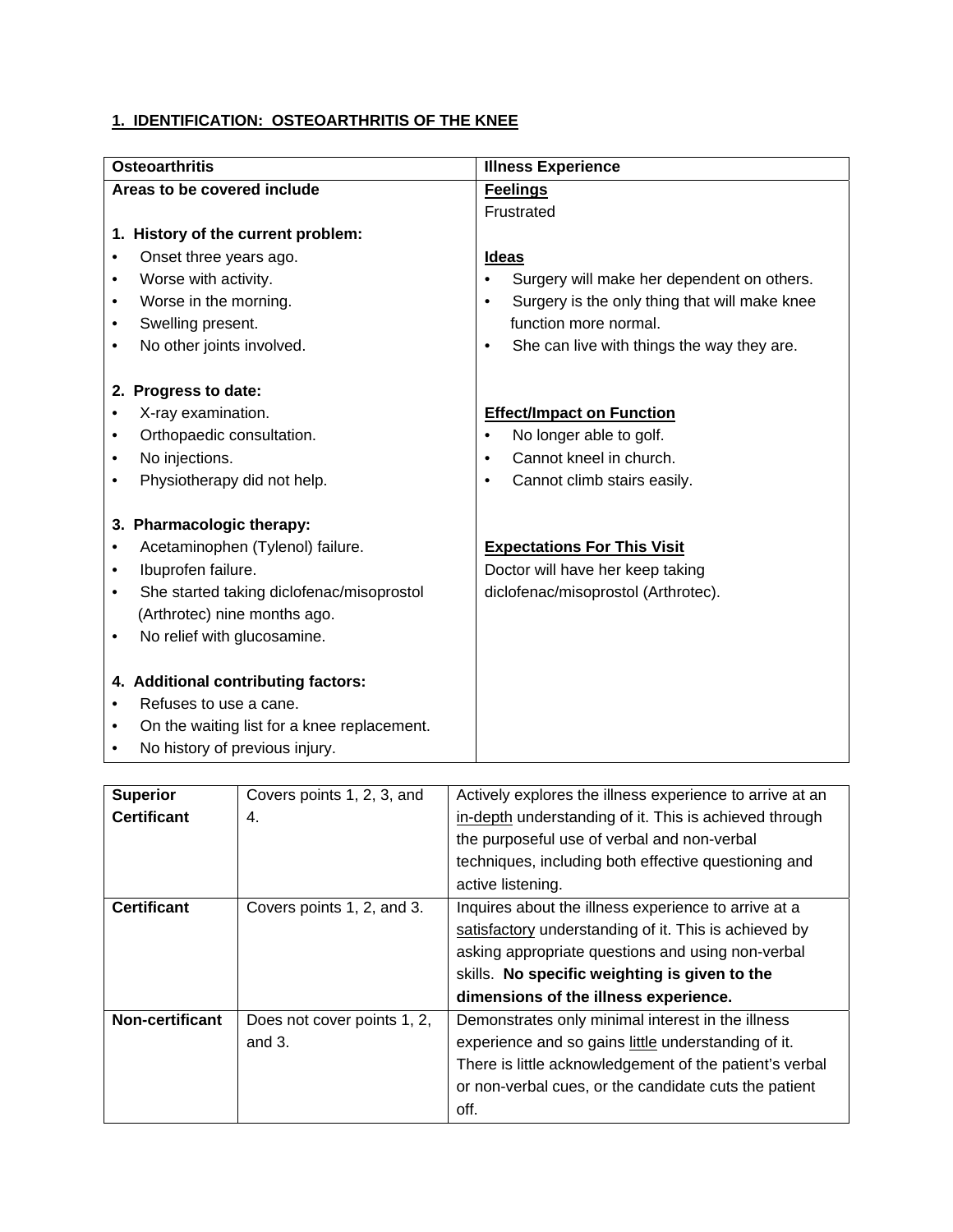#### **2. IDENTIFICATION: HYPERTENSION**

| <b>Hypertension</b>                                      | <b>Illness Experience</b>                                 |  |
|----------------------------------------------------------|-----------------------------------------------------------|--|
| Areas to be covered include                              | <b>Feelings</b>                                           |  |
|                                                          | Feels old                                                 |  |
| 1. History:                                              |                                                           |  |
| Latest reading 140/90 mm Hg.                             |                                                           |  |
| HCTZ, 25 mg daily.<br>٠                                  | <b>Ideas</b>                                              |  |
| started taking HCTZ three months ago.                    | Her high BP needs treatment.                              |  |
|                                                          | diclofenac/misoprostol (Arthrotec) can cause<br>$\bullet$ |  |
| 2. Risk factors for CV disease:                          | high BP.                                                  |  |
| No diabetes.                                             |                                                           |  |
| Normal lipids.<br>٠                                      |                                                           |  |
| Non-smoker.<br>$\bullet$                                 | <b>Effect/Impact on Function</b>                          |  |
|                                                          | <b>None</b>                                               |  |
| 3. Other significant medical history:                    |                                                           |  |
| Her father died of a cerebrovascular accident.           |                                                           |  |
| Previously she had an active lifestyle.<br>٠             | <b>Expectations For This Visit</b>                        |  |
| She drinks one glass of wine a day.<br>$\bullet$         | The doctor will continue to follow her for her high       |  |
|                                                          | BP.                                                       |  |
| 4. accurate diagnosis of hypertension:                   | He will renew her prescription for                        |  |
| Six-month history.                                       | hydrochlorothiazide.                                      |  |
| Three readings on three separate occasions.<br>$\bullet$ |                                                           |  |
| Normal ECG.                                              |                                                           |  |
|                                                          |                                                           |  |

| <b>Superior</b>    | Covers points 1, 2, 3, and  | Actively explores the illness experience to arrive at an |
|--------------------|-----------------------------|----------------------------------------------------------|
| <b>Certificant</b> | 4.                          | in-depth understanding of it. This is achieved through   |
|                    |                             | the purposeful use of verbal and non-verbal              |
|                    |                             | techniques, including both effective questioning and     |
|                    |                             | active listening.                                        |
| <b>Certificant</b> | Covers points 1, 2, and 3.  | Inquires about the illness experience to arrive at a     |
|                    |                             | satisfactory understanding of it. This is achieved by    |
|                    |                             | asking appropriate questions and using non-verbal        |
|                    |                             | skills. A certificant will explore both ideas and        |
|                    |                             | expectations fully.                                      |
| Non-certificant    | Does not cover points 1, 2, | Demonstrates only minimal interest in the illness        |
|                    | and $3$ .                   | experience and so gains little understanding of it.      |
|                    |                             | There is little acknowledgement of the patient's verbal  |
|                    |                             | or non-verbal cues, or the candidate cuts the patient    |
|                    |                             | off.                                                     |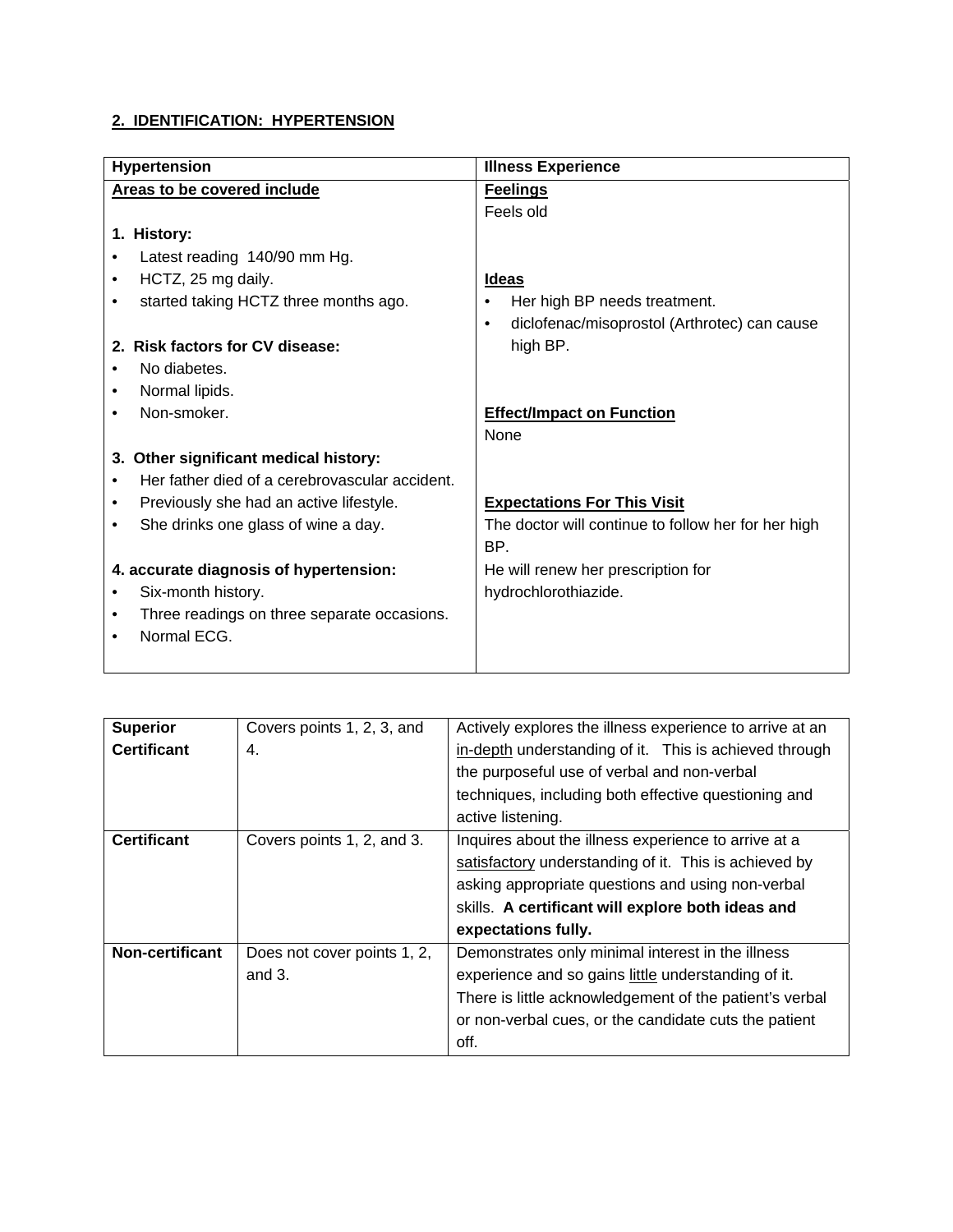#### **3. SOCIAL AND DEVELOPMENTAL CONTEXT**

| <b>Context Identification</b>                 | <b>Context Integration</b>                                 |
|-----------------------------------------------|------------------------------------------------------------|
| Areas to be identified include                | Context integration measures the candidate's               |
|                                               | ability to                                                 |
| 1. Family:                                    |                                                            |
| Housemates are her family.                    | integrate issues pertaining to the patient's<br>٠          |
| Shares a home.<br>$\bullet$                   | family, social structure, and personal                     |
| Sam is her surrogate son.<br>٠                | development with the illness experience.                   |
| 2. Life-cycle issues:                         | reflect observations and insights back to the<br>$\bullet$ |
| Planned her early retirement.                 | patient in a clear and empathic way.                       |
| No children.<br>$\bullet$                     |                                                            |
| Enjoys cooking.                               | This step is crucial to the next phase of finding          |
|                                               | common ground with the patient to achieve an               |
| 3. Social supports:                           | effective management plan.                                 |
| Golf club.                                    |                                                            |
| Church.                                       | The following is the type of statement that                |
| Good friends, for whom she loves to entertain | demonstrates good context integration:                     |
| 4. Social factors:                            | "You must find that having planned so well for             |
| Financially secure.                           | your retirement, and with such support from                |
|                                               | your family and friends, that both your illnesses          |
|                                               | are taking away the pleasure you expected to               |
|                                               | have at this point in your life."                          |
|                                               |                                                            |

| <b>Superior</b>    | Covers points 1, 2, 3, and  | Demonstrates initial synthesis of contextual factors,     |
|--------------------|-----------------------------|-----------------------------------------------------------|
| <b>Certificant</b> | -4.                         | and an understanding of their impact on the illness       |
|                    |                             | experience. Empathically reflects observations and        |
|                    |                             | insights back to the patient.                             |
| <b>Certificant</b> | Covers points 1, 2, and 3.  | Demonstrates recognition of the impact of the             |
|                    |                             | contextual factors on the illness experience.             |
| Non-certificant    | Does not cover points 1, 2, | Demonstrates minimal interest in the impact of the        |
|                    | and $3$ .                   | contextual factors on the illness experience, or cuts the |
|                    |                             | patient off.                                              |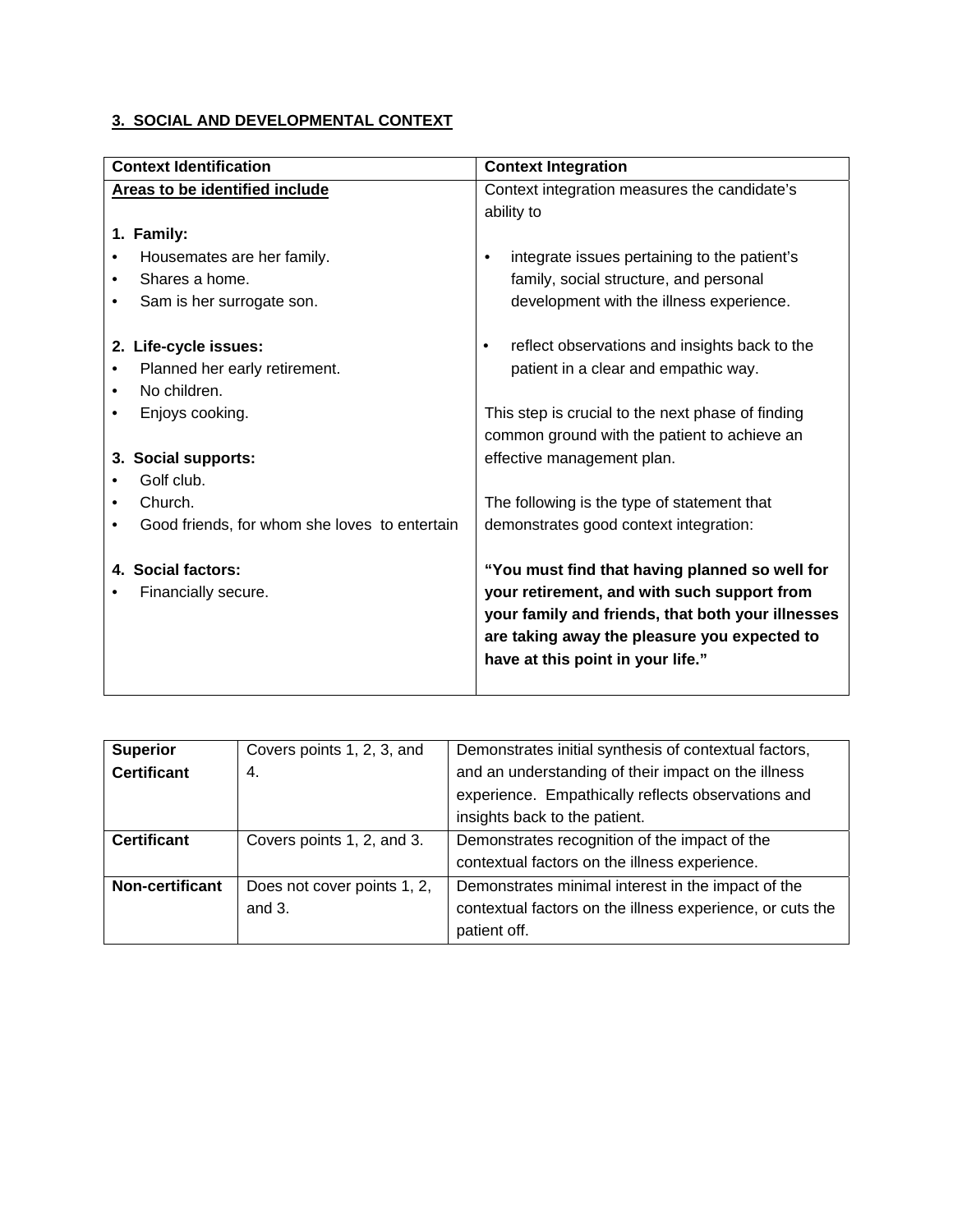#### **4. MANAGEMENT: OSTEOARTHRITIS OF THE KNEE**

| <b>Plan</b>                                                                                                                                         | <b>Finding Common Ground</b>                                                                                                                                               |
|-----------------------------------------------------------------------------------------------------------------------------------------------------|----------------------------------------------------------------------------------------------------------------------------------------------------------------------------|
| 1. Discuss the risks and benefits of continuing                                                                                                     | Behaviours that indicate efforts to involve the                                                                                                                            |
| diclofenac/misoprostol (arthrotec).                                                                                                                 | patient include                                                                                                                                                            |
| 2. Supports candidate in her decision to<br>undergo knee surgery.                                                                                   | encouraging discussion<br>providing the patient with opportunities to ask<br>2.<br>questions.                                                                              |
| 3. Discuss a repeat physiotherapy<br>assessment/exercise program.                                                                                   | 3.<br>encouraging feedback.<br>seeking clarification and consensus.<br>4.<br>addressing disagreements.<br>5.                                                               |
| 4. Discuss other pain management strategies<br>(e.g., joint injections, topical anti-inflammatory)<br>and/or narcotics to mange non malignant pain. | This list is meant to provide guidelines, not a<br>checklist. The points listed should provide a sense<br>of the kind of behaviours for which the examiner<br>should look. |

| <b>Superior</b>        | Covers points 1, 2, 3, and  | Actively inquires about the patient's ideas and wishes   |
|------------------------|-----------------------------|----------------------------------------------------------|
| <b>Certificant</b>     | 4.                          | for management. Purposefully involves the patient in     |
|                        |                             | the development of a plan and seeks her feedback         |
|                        |                             | about it. Encourages the patient's full participation in |
|                        |                             | decision-making.                                         |
| <b>Certificant</b>     | Covers points 1, 2, and 3.  | Involves the patient in the development of a plan.       |
|                        |                             | Demonstrates flexibility.                                |
| <b>Non-certificant</b> | Does not cover points 1, 2, | Does not involve the patient in the development of a     |
|                        | and $3.$                    | plan.                                                    |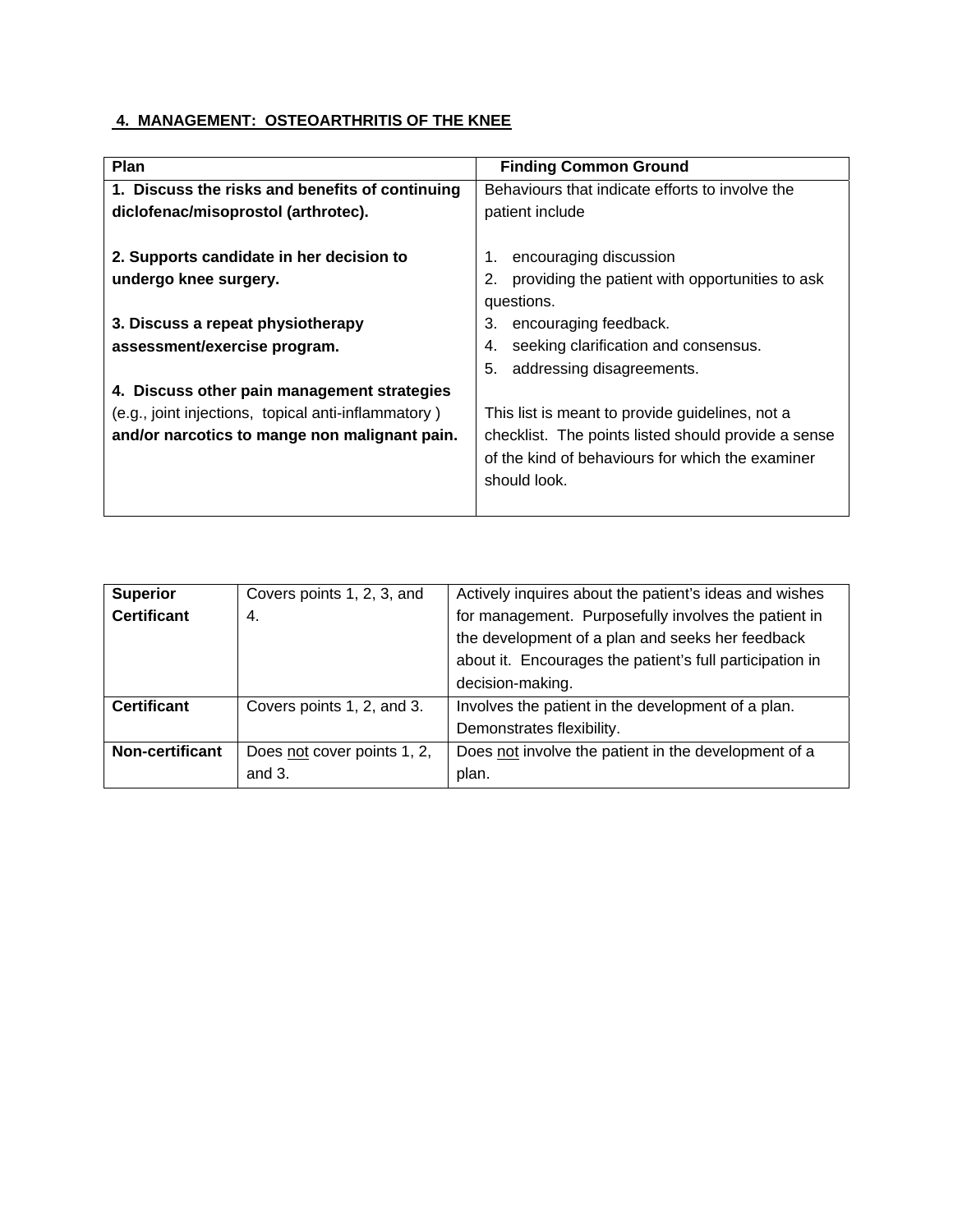#### **5. MANAGEMENT: HYPERTENSION**

| Plan                                               | <b>Finding Common Ground</b>                          |
|----------------------------------------------------|-------------------------------------------------------|
|                                                    | Behaviours that indicate efforts to involve the       |
| 1. Arrange follow-up for a BP check within         | patient include                                       |
| three months.                                      |                                                       |
|                                                    | 1.<br>encouraging discussion.                         |
| 2. Continue antihypertensive medication.           | providing the patient with opportunities to ask<br>2. |
|                                                    | questions.                                            |
| 3. Arrange blood tests (e.g., electrolytes, kidney | encouraging feedback.<br>3.                           |
| function.                                          | seeking clarification and consensus.<br>4.            |
|                                                    | addressing disagreements.<br>5.                       |
| 4. Discuss lifestyle modifications (e.g., exercise |                                                       |
| [swimming], CV fitness for someone with knee       | This list is meant to provide guidelines, not a       |
| pain).                                             | checklist. The points listed should provide a sense   |
|                                                    | of the kind of behaviours for which the examiner      |
|                                                    | should look.                                          |
|                                                    |                                                       |

| <b>Superior</b>    | Covers points 1, 2, 3, and  | Actively inquires about the patient's ideas and wishes   |
|--------------------|-----------------------------|----------------------------------------------------------|
| <b>Certificant</b> | -4.                         | for management. Purposefully involves the patient in     |
|                    |                             | the development of a plan and seeks her feedback         |
|                    |                             | about it. Encourages the patient's full participation in |
|                    |                             | decision-making.                                         |
| <b>Certificant</b> | Covers points 1, 2, and 3.  | Involves the patient in the development of a plan.       |
|                    |                             | Demonstrates flexibility.                                |
| Non-certificant    | Does not cover points 1, 2, | Does not involve the patient in the development of a     |
|                    | and $3$ .                   | plan.                                                    |